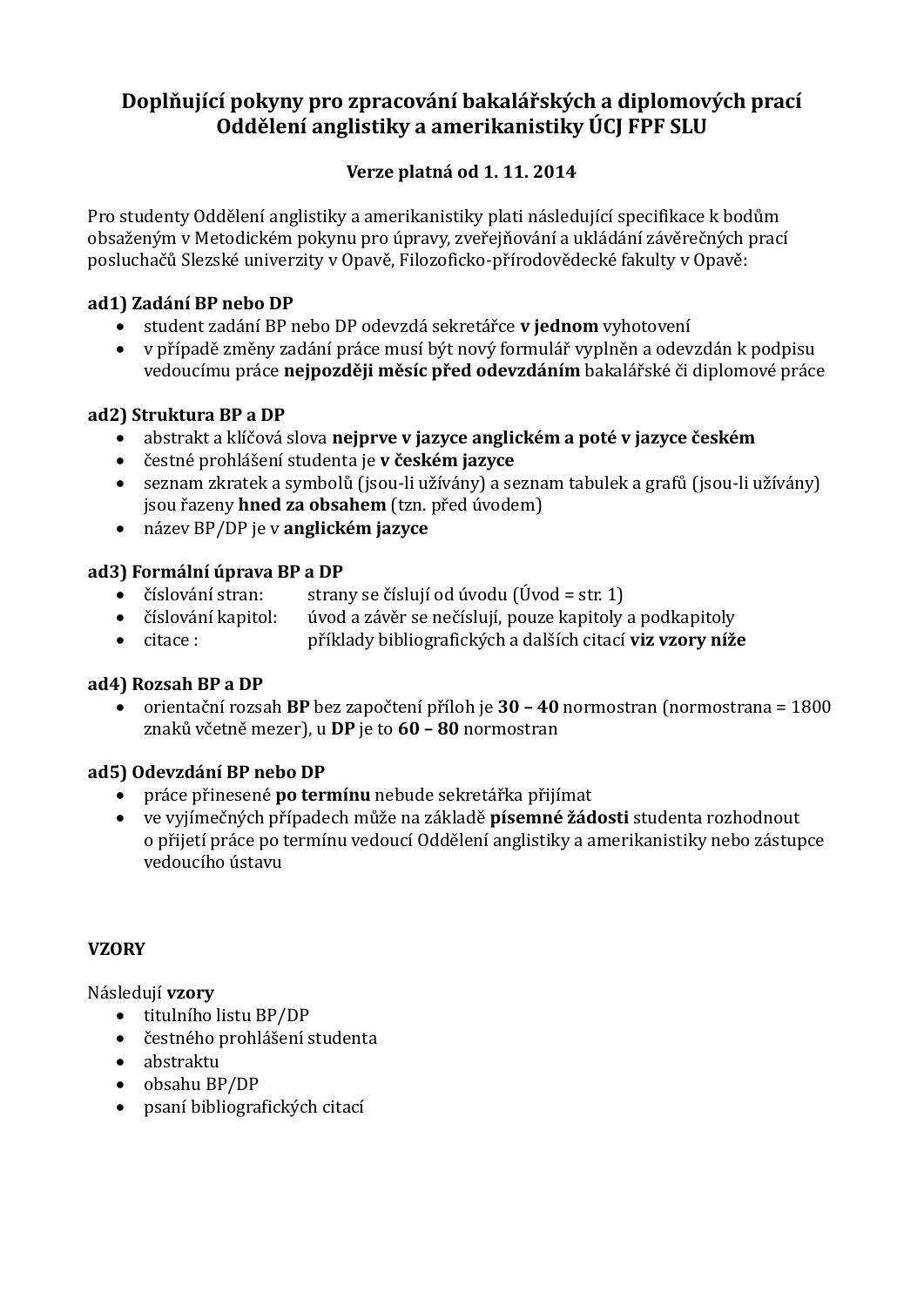# SLEZSKÁ UNIVERZITA V OPAVĚ Filozoficko-přírodovědecká fakulta v Opavě

Jana Nováková

## Obor: Korpusová lingvistika se zaměřením na konkrétní jazykovou skupinu (angličtina)

## **Gender in Internet Relay Chat**

Bakalářská / Diplomová práce

Opava 2014 **Skelitel bakalářské / diplomové** Doc. PhDr. Pavel Kolář, CSc.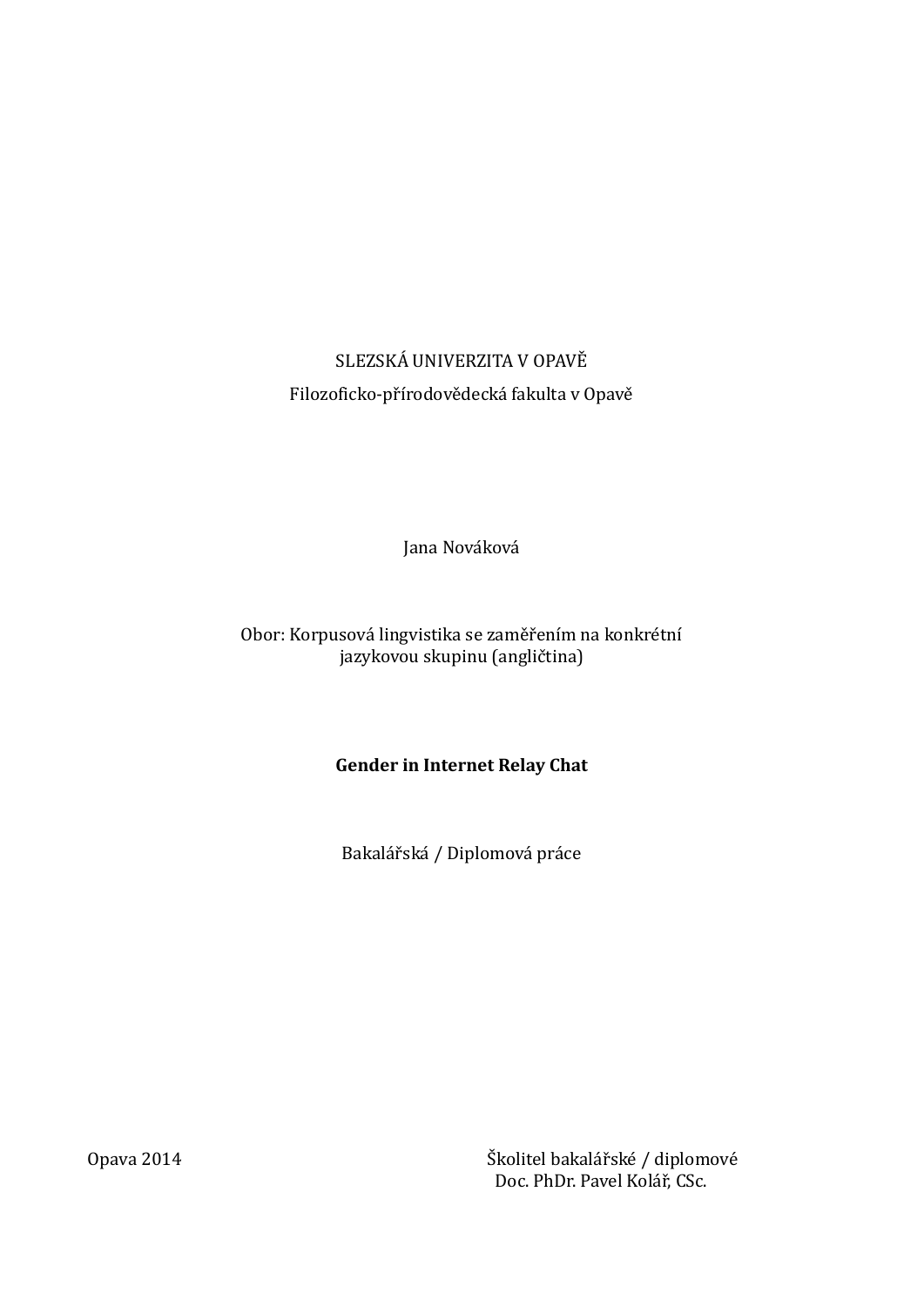Prohlašuji, že jsem tuto práci vypracovala samostatně. Veškeré prameny a literatura, které jsem pro vyhotovení práce využila, řádně cituji a uvádím v seznamu použité literatury a internetových zdrojů.

V Opavě dne 20. února 2014 v vládní se vysobech v vládní se vysobech v vládch v Jana Nováková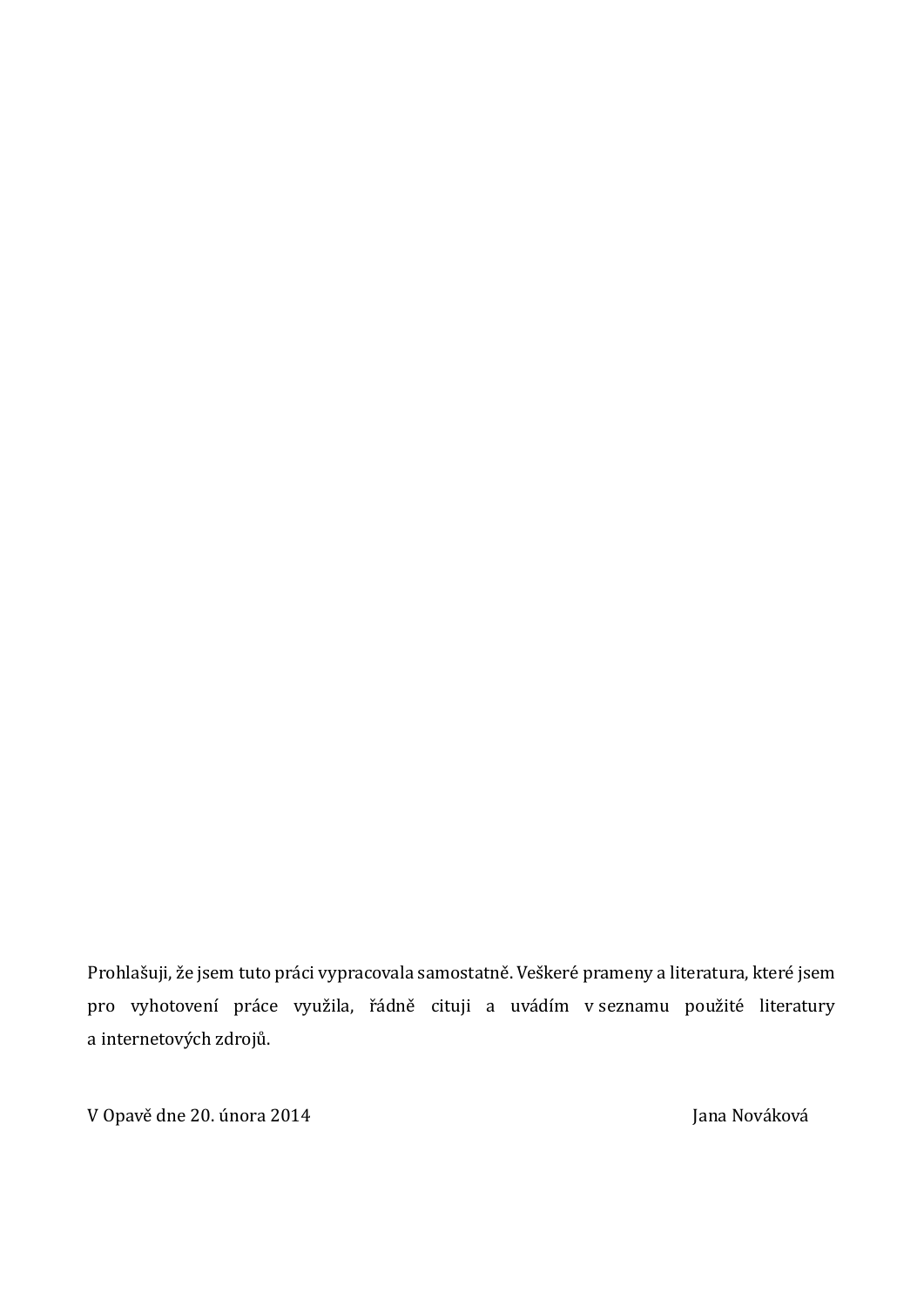#### **Abstract**

The present dissertation adopts the community of practice framework to analyse gender within the localised context of computer-mediated communication, more specifically gender in the language of Internet Relay Chat (IRC). It explores several aspects of chat communication to establish how important a role gender plays in IRC, how it is constructed and negotiated. The study also compares gender characteristics as described in face-to-face communication and previous studies of other Internet situations with those in IRC.

**Keywords:** community of practice (CoP), computer-mediated communication (CMC), face-toface (FTF) communication, gender, Internet Relay Chat (IRC)

#### **Abstrakt**

Tato dizertační práce zkoumá gender v jazyce počítačové komunikace, konkrétně v jazyce chatu s použitím metody zvané komunita praxe. Práce analyzuje několik aspektů chatové komunikace se záměrem zjistit, jak důležitou roli hraje gender v jazyce chatu a jak je gender na chatu konstruován a vymezován. Dizertační práce také srovnává projevy genderu v jazyce chatu s výsledky studií ostatních internetových prostředí a v komunikaci tváří v tvář.

Klíčová slova: komunita praxe, počítačová komunikace, komunikace tváří v tvář, gender, Internet Relay Chat (IRC)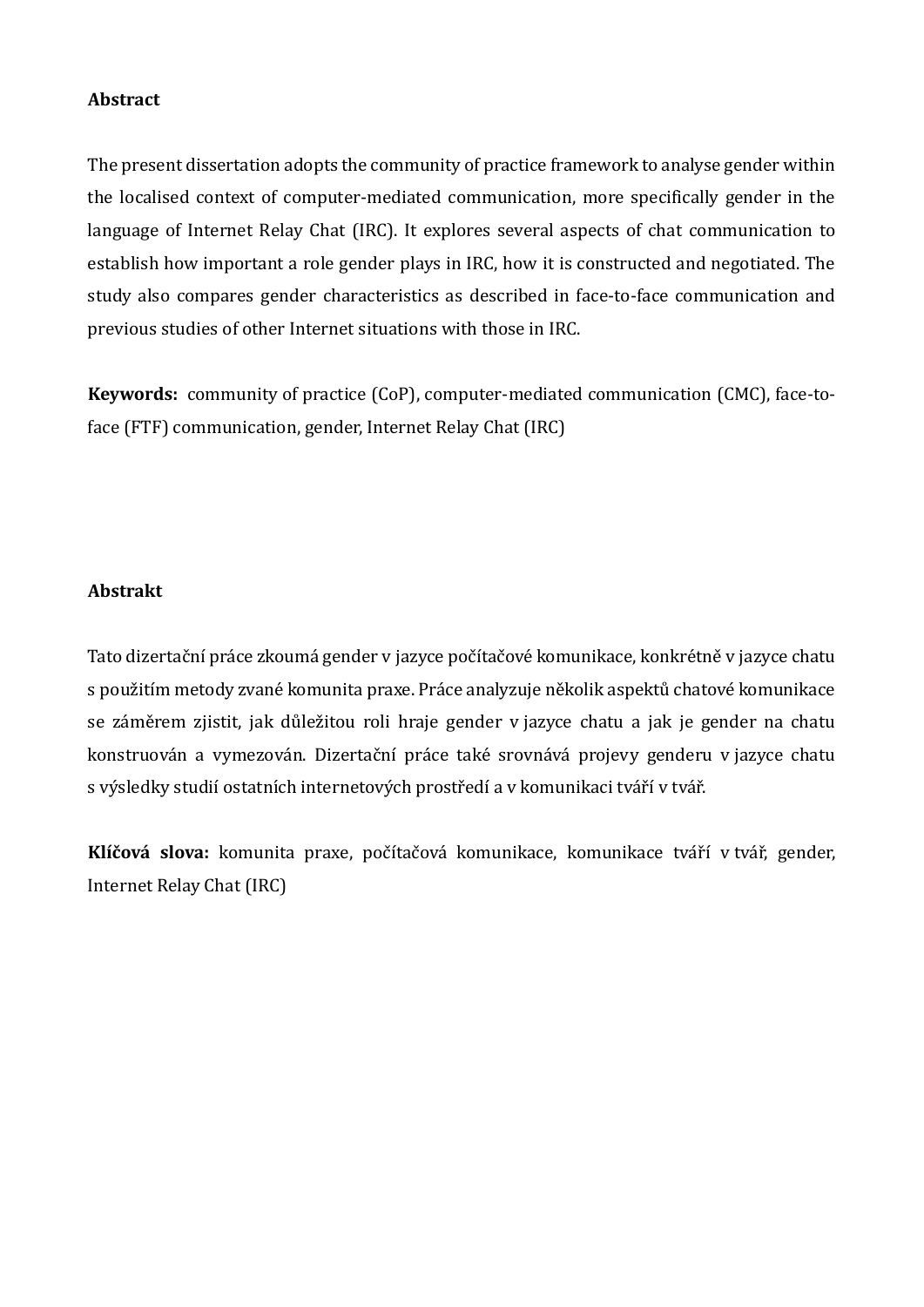## **Contents**

List of Ábbreviations List of Tables List of Figures

## **Introduction** 1

#### **1 Gender and Language**

| 3                                              |    |
|------------------------------------------------|----|
| 1.1 Gender in FTF Communication                |    |
| 3                                              |    |
| 1.2 The Internet Environments and Communities  |    |
| 10                                             |    |
| 1.3 Identity Variables in CMC                  | 12 |
| 1.4 Gender in CMC                              | 15 |
| 1.4.1 Gender Differences in CMC                | 18 |
| 1.4.2 Gender-switching in CMC                  | 19 |
| 2 Preliminaries                                | 24 |
| 2.1 Research Objectives                        | 24 |
| 2.2 Corpus Description                         | 26 |
| 2.2.1 Choosing the Chat Site                   |    |
| 26                                             |    |
| 2.2.2 Characterisation of Just Chat            | 28 |
| 2.2.3 The Corpus                               | 36 |
| 2.3 Research Methodology                       | 37 |
| 2.4 Spoken Writing, Written Speech             |    |
| 41                                             |    |
| 2.5 Just Chat as a Community of Practice       | 43 |
| 2.6 Identity and Gender-switching in Just Chat | 46 |
| <b>3 Nicknames</b>                             | 51 |
| 3.1 Names and Nicknames in FTF Communication   | 51 |
| 3.2 Names and Nicknames in CMC                 | 53 |
| 3.3 Classifying Nicknames in CMC               | 62 |
| 3.4 Nicknames and Gender in CMC                |    |
| 65                                             |    |
| 3.4.1 Analysis                                 | 66 |
| 3.4.2 Findings                                 | 70 |
| 3.5 Conclusion                                 | 73 |
| 4 Taboo Language                               | 77 |
| 4.1 Taboo Language in FTF Communication        | 77 |
| 4.2 Taboo Language Variables                   | 80 |
| 4.2.1 Interplay of Taboo Language Variables    | 83 |
| 4.3 Taboo Language in CMC                      | 86 |
| 4.3.1 Analysis and Findings                    | 87 |
| 4.4 Taboo Language and Gender in CMC           | 90 |
| 4.4.1 Analysis and Findings                    | 90 |
| 4.5 Conclusion                                 | 99 |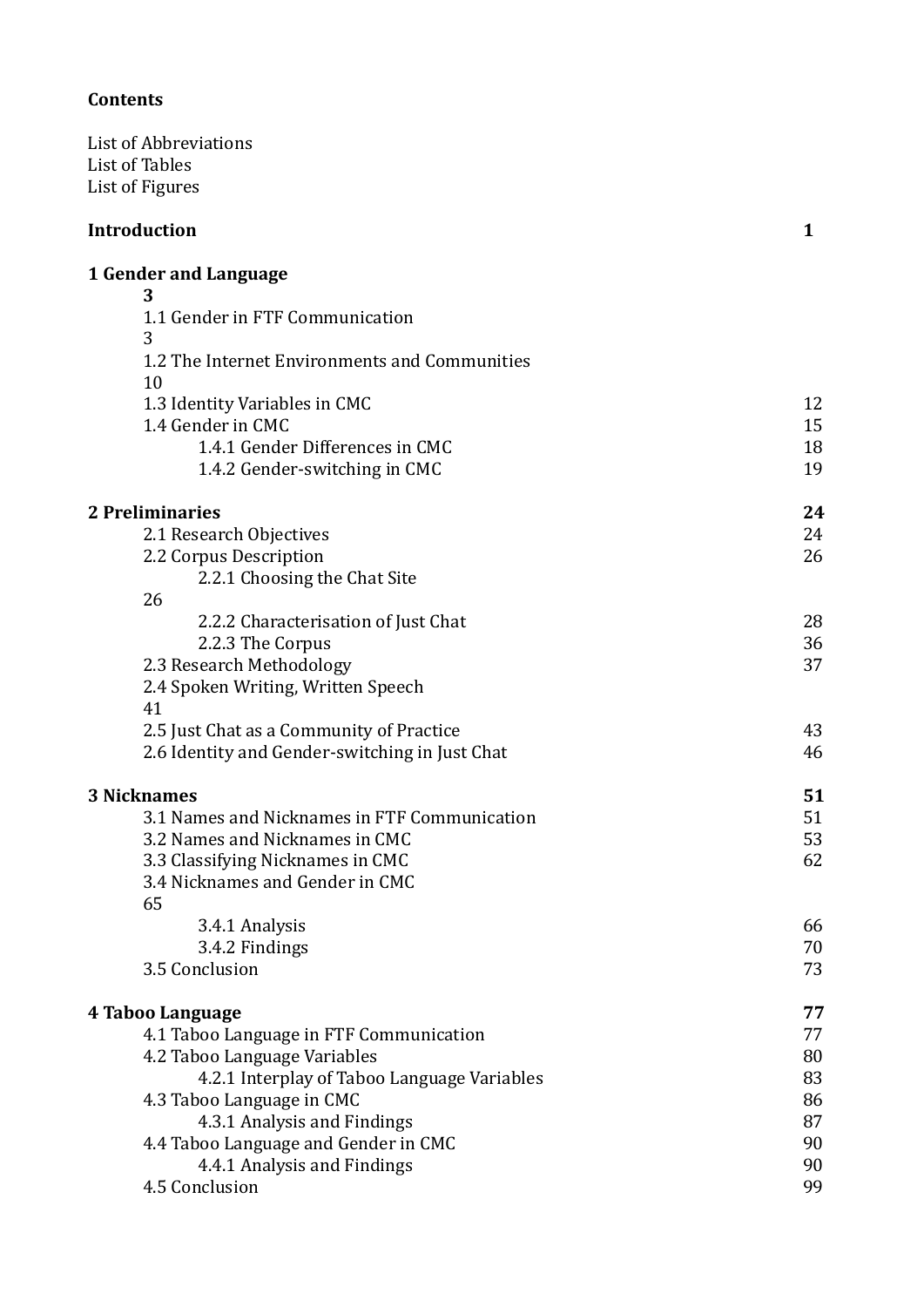| <b>5 Conversation Topics and Dominance</b>                   |     |
|--------------------------------------------------------------|-----|
| 5.1 Conversation Topics and Gender in FTF Communication      | 103 |
| 5.2 Conversational Dominance and Gender in FTF Communication | 109 |
| 5.3 Gender, Conversation Topics and Dominance in CMC         |     |
| 112                                                          |     |
| 5.3.1 Analysis and Findings                                  | 116 |
| 5.4 Conclusion                                               | 130 |
| <b>6 Emotive Features</b>                                    |     |
| 135                                                          |     |
| 6.1 Gender and Emotions in FTF Communication                 |     |
| 135                                                          |     |
| 6.2 Gender and Emotive Features in CMC                       | 137 |
| 6.2.1 Analysis and Findings                                  | 140 |
| 6.3 Conclusion                                               | 143 |
| <b>Conclusion</b>                                            |     |
| <b>Bibliography</b>                                          |     |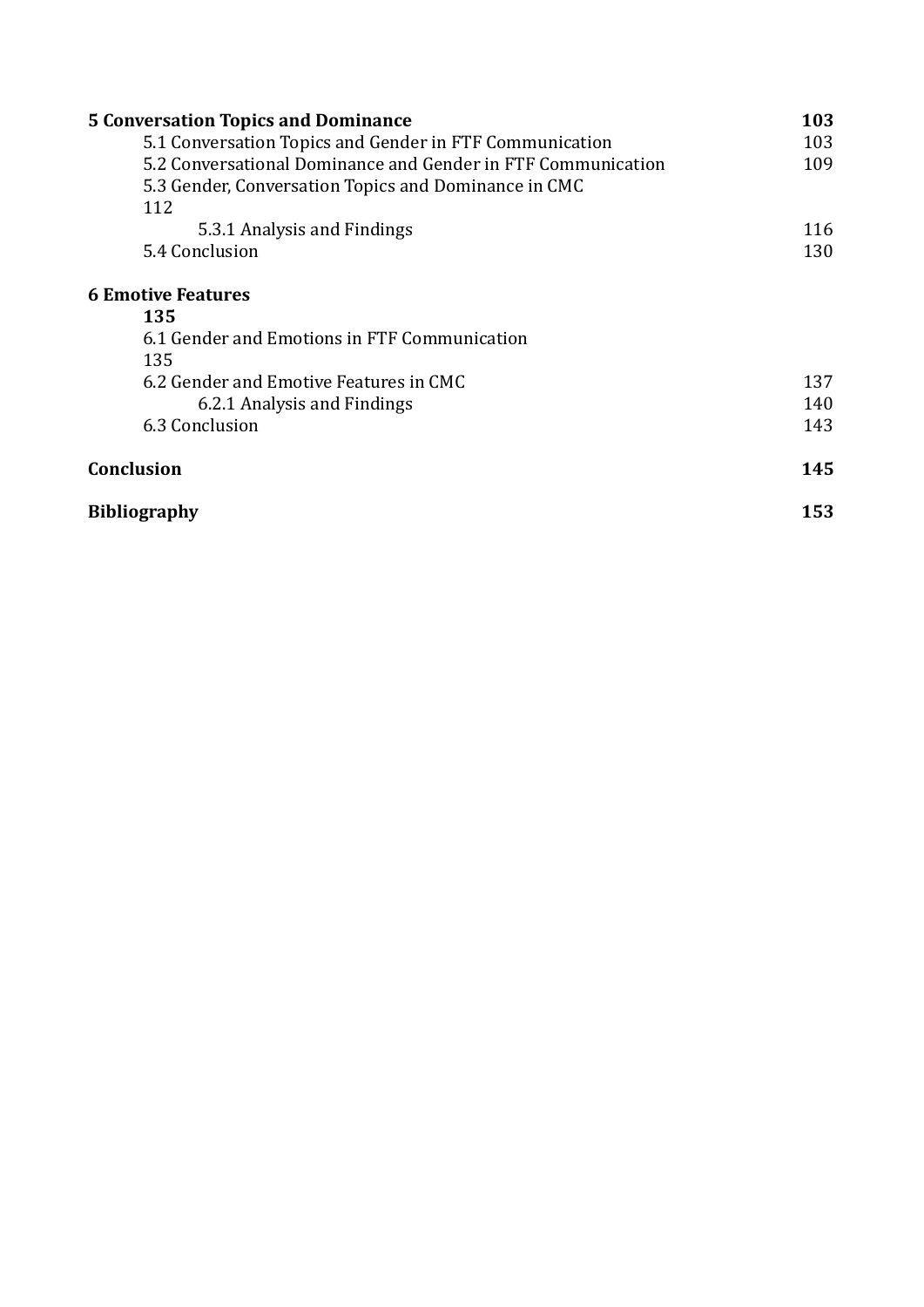#### **Citace:**

Níže uvedený výběr citací reprezentuje pouze některé z možností, které mohou při psaní práce nastat. Pro správné citování všech alternativ viz Chicago Manual of Style.

V bibliografii jsou všechny citace řazeny abecedně dle prvního autora (či názvu v případě, že autor není znám), bez ohledu na jejich druh.

#### **Vzor pro práce z lingvistiky a didaktiky**

**Uvedené příklady jsou vždy řazeny v pořadí: Bibliografie, poznámka v textu a poznámka v textu, pokud je daný autor citace přímo zmíněn. Parafrázovaný text se uvádí bez uvozovek, jen s odkazem na autora textu, rok vydání a stranu/y.**

#### **Kniha/Monografie**

Pollan, Michael. 2006. *The Omnivore's Dilemma: A Natural History of Four Meals*. New York: Penguin.

"In Europe, vegetarian diets are becoming more and more popular" (Pollan 2006, 3).

Áccording to Pollan: "In Europe, vegetarian diets are becoming more and more popular" (2006, 3).

#### **Kniha o dvou či více autorech**

Ward, Geoffrey C., and Ken Burns. 2007. *The War: An Intimate History, 1941–1945*. New York: Knopf.

(Ward and Burns 2007, 52).

Áccording to Ward and Burns, "In Europe, vegetarian diets are becoming more and more popular" (2007, 52).

#### **Editor a překladatel**

García Márquez, Gabriel. 1988. *Love in the Time of Cholera*. Translated by Edith Grossman. London: Cape, 1988.

(Márquez 1988, 53).

According to Márquez: "In Europe, vegetarian diets are becoming more and more popular" (1988, 53).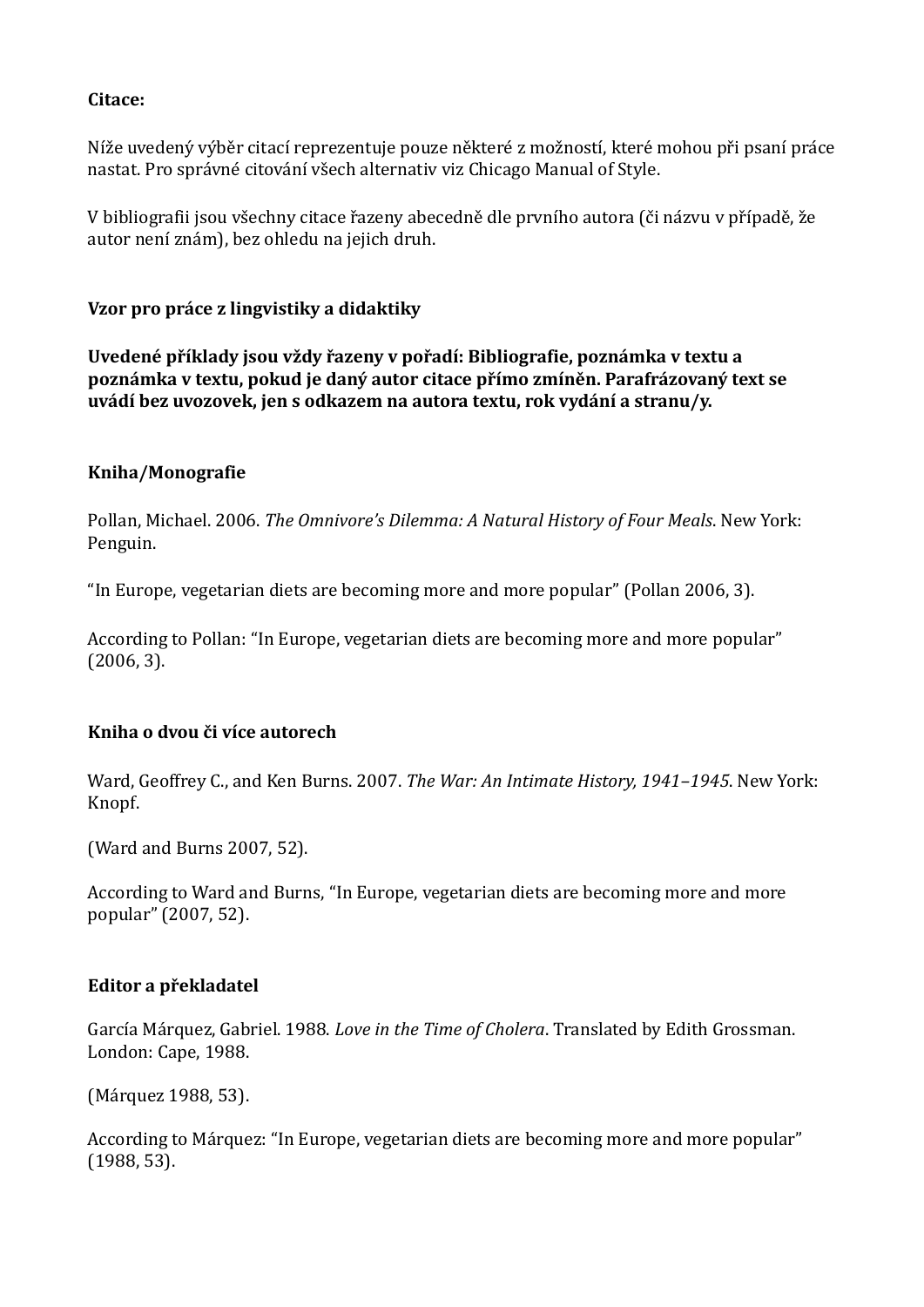## **Kapitola v knize (popř. část knihy)**

Kelly, John D. 2010. "Seeing Red: Mao Fetishism, Pax Ámericana, and the Moral Economy of War." In *Anthropology and Global Counterinsurgency*, edited by John D. Kelly, 67–83. Chicago: Úniversity of Chicago Press.

"In Europe, vegetarian diets are becoming more and more popular" (Kelly 2010, 67).

Áccording to Kelly: "In Europe, vegetarian diets are becoming more and more popular" (2010, 67).

## **Předmluva a úvod**

Rieger, James. 1982. Introduction to *Frankenstein; or, The Modern Prometheus*, by Mary Wollstonecraft Shelley, xi–xxxvii. Chicago: Úniversity of Chicago Press.

"In Europe, vegetarian diets are becoming more and more popular"(Rieger 1982, xii).

Áccording to Rieger: "In Europe, vegetarian diets are becoming more and more popular" (1982, xii).

#### **Elektronická kniha**

Áusten, Jane. 2007. *Pride and Prejudice*. New York: Penguin Classics. Kindle edition. Kurland, Philip B., and Ralph Lerner, eds. 1987. *The Founders' Constitution*. Chicago: Úniversity of Chicago Press. <http://press-pubs.uchicago.edu/founders/>.

"In Europe, vegetarian diets are becoming more and more popular"(Áusten, 2007). "In Europe, vegetarian diets are becoming more and more popular"(Kurland and Lerner, 1987).

Áccording to Áusten: "In Europe, vegetarian diets are becoming more and more popular" (Áusten 2007)

#### **Článek v časopise**

Weinstein, Joshua I. "The Market in Plato's *Republic*." *Classical Philology* 104 (2009): 439–58.

"In Europe, vegetarian diets are becoming more and more popular"(Weisstein 2009, 439).

Áccording to Weisstein"In Europe, vegetarian diets are becoming more and more popular" (2009, 439).

#### **Článek v elektronické podobě**

Áusten, Jane. 2007. "European diet".<http://press-pubs.uchicago.edu/founders/>.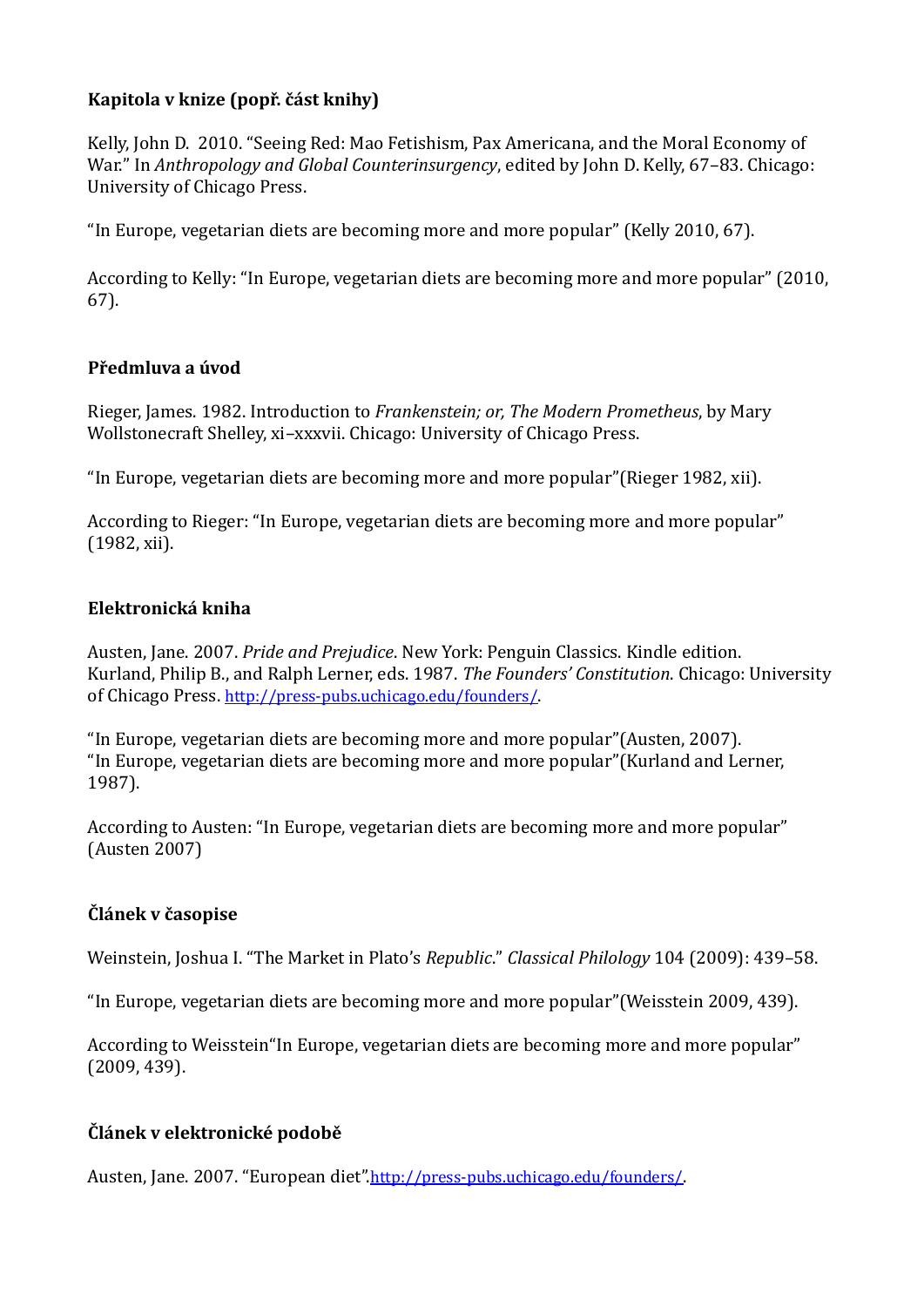(Pokud je autor neznámý, začíná se názvem článku) "European diet". (2007). [http://press](http://press-pubs.uchicago.edu/founders/)[pubs.uchicago.edu/founders/](http://press-pubs.uchicago.edu/founders/).

Áccording to Áusten: "In Europe, vegetarian diets are becoming more and more popular" (Áusten 2007).

Ás can be seen: "In Europe, vegetarian diets are becoming more and more popular" ("Diet" 2007).

## **Vzor pro práce z literatury a lingvoreálií**

**Uvedené příklady jsou vždy řazeny v pořadí: Bibliografie, poznámka pod čarou, včetně zkrácené formy poznámky pod čarou, která se používá při opakovaném odkazu na citovaný zdroj. Parafrázovaný text se uvádí bez uvozovek a v poznámkách pod čarou je označena jako "See":**

1. See Joshua I. Weinstein, "The Market in Plato's *Republic*," *Classical Philology* 104 (2009): 440.

#### **Kniha/Monografie**

Pollan, Michael. *The Omnivore's Dilemma: A Natural History of Four Meals*. New York: Penguin, 2006.

1. Michael Pollan, *The Omnivore's Dilemma: A Natural History of Four Meals* (New York: Penguin, 2006), 99–100. 2. Pollan, *Omnivore's Dilemma*, 3.

#### **Kniha o dvou či více autorech**

Ward, Geoffrey C., and Ken Burns.*The War: An Intimate History, 1941–1945*. New York: Knopf, 2007.

1. Geoffrey C. Ward and Ken Burns, *The War: An Intimate History, 1941–1945* (New York: Knopf, 2007), 52.

2. Ward and Burns, *War*, 59–61.

## **Editor a překladatel**

Garcí a Márquez, Gabriel. *Love in the Time of Cholera*. Translated by Edith Grossman. London: Cape, 1988.

1. Gabriel GarcíaMárquez, *Love in the Time of Cholera*, trans. Edith Grossman (London: Cape, 1988), 242–55.

2. GarcíaMárquez, *Cholera*, 33.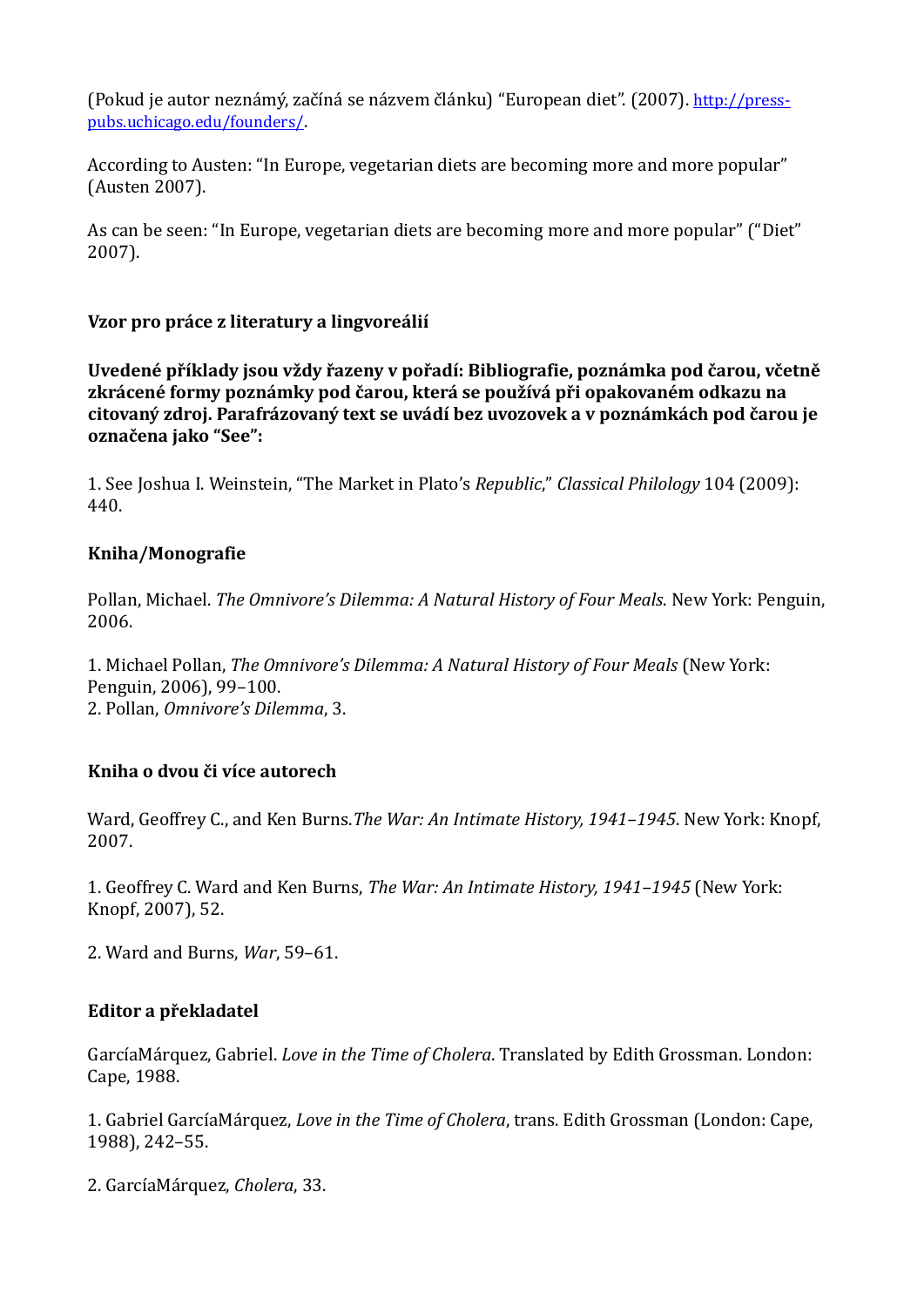## **Kapitola v knize (popř. část knihy)**

Kelly, John D. "Seeing Red: Mao Fetishism, Pax Ámericana, and the Moral Economy of War." In *Anthropology and Global Counterinsurgency*, edited by John D. Kelly, 67–83. Chicago: Úniversity of Chicago Press, 2010.

1. John D. Kelly, "Seeing Red: Mao Fetishism, Pax Ámericana, and the Moral Economy of War," in *Anthropology and Global Counterinsurgency*, ed. John D. Kelly (Chicago: Úniversity of Chicago Press, 2010), 77.

2. Kelly, "Seeing Red," 81–82.

#### **Předmluva a úvod**

Rieger, James. Introduction to *Frankenstein; or, The Modern Prometheus*, by Mary Wollstonecraft Shelley, xi–xxxvii. Chicago: Úniversity of Chicago Press, 1982.

1. James Rieger, introduction to *Frankenstein; or, The Modern Prometheus*, by Mary Wollstonecraft Shelley (Chicago: Úniversity of Chicago Press, 1982), xx–xxi.

2. Rieger, introduction, xxxiii.

#### **Elektronická kniha**

Áusten, Jane. *Pride and Prejudice*. New York: Penguin Classics, 2007. Kindle edition. Kurland, Philip B., and Ralph Lerner, eds. *The Founders' Constitution*. Chicago: Úniversity of Chicago Press, 1987. <http://press-pubs.uchicago.edu/founders/>.

1. Jane Áusten, *Pride and Prejudice* (New York: Penguin Classics, 2007), Kindle edition. 2. Philip B. Kurland and Ralph Lerner, eds.,*The Founders' Constitution* (Chicago: Úniversity of Chicago Press, 1987), <http://press-pubs.uchicago.edu/founders/>. 3. Áusten, *Pride and Prejudice*.

4. Kurland and Lerner, *Founder's Constitution*, chap. 10, doc. 19.

## **Článek v časopise**

Weinstein, Joshua I. "The Market in Plato's *Republic*." *Classical Philology* 104 (2009): 439–58.

1. Joshua I. Weinstein, "The Market in Plato's *Republic*," *Classical Philology* 104 (2009): 440.

2. Weinstein, "Plato's *Republic*," 452–53.

## **Článek v elektronické podobě**

Áusten, Jane. "European diet".2007.<http://press-pubs.uchicago.edu/founders/>. (Pokud je autor neznámý, začíná se názvem článku) "European diet". (2007). [http://press](http://press-pubs.uchicago.edu/founders/)[pubs.uchicago.edu/founders/](http://press-pubs.uchicago.edu/founders/).